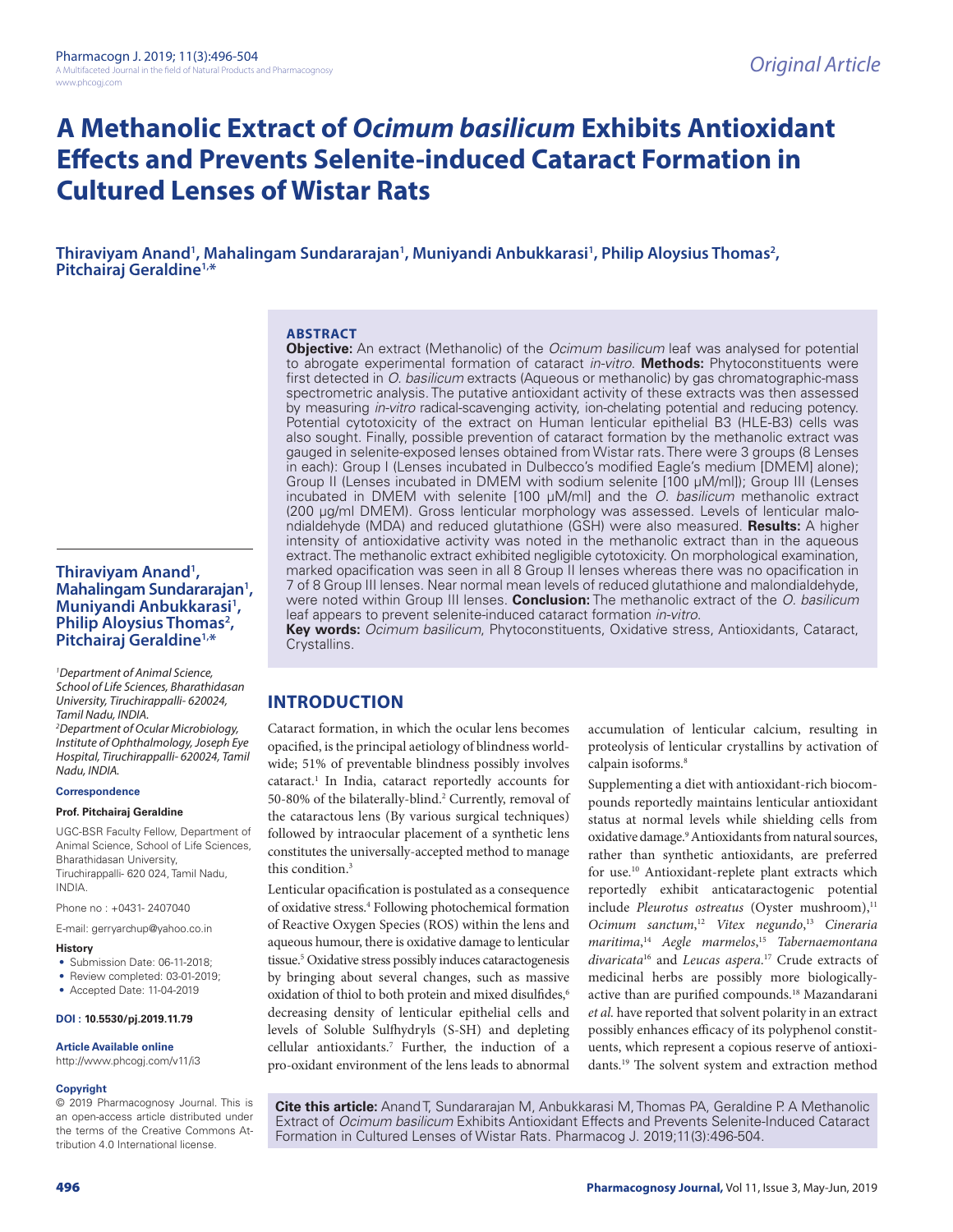used also influence the antioxidant yield.<sup>20</sup> Aqueous, ethanol, acetone and methanol are extensively used as solvents to recover plant constituents.<sup>21</sup>

*Ocimum basilicum* (*O. basilicum*), a member of family Lamiaceae, is a kitchen herb. It also serves as a traditional Indian remedy<sup>22</sup> for certain disorders, including cough, inflammation, dyspepsia, aches, pains and eye diseases.<sup>23,24</sup> O. basilicum reportedly possesses hypolipidemic,<sup>25</sup> antiinflammatory<sup>26</sup> and anti-hyperglycemic<sup>27</sup> activity. O. basilicum is also documented to be a copious source of antioxidants.<sup>28,29</sup>

Using Gas Chromatographic-Mass Spectrometric (GC-MS) analysis, we sought phytoconstituents within a methanolic extract and an aqueous extract of the leaf of *O. basilicum*. Following this, we assessed possible *in-vitro* antioxidative activity of these extracts. Based on its perceived superior efficacy, the methanolic extract was chosen to undergo assessment as a potential anticataractogenic agent in an experimental (*in-vitro*) setting of selenite-induced formation of cataract in lenses surgically removed from the eyes of Wistar rats.

### **MATERIALS AND METHODS**

#### Chemicals and solvents

Sodium selenite was purchased from LOBA Chemie (Mumbai, India). Dulbecco's modified Eagle's medium (DMEM), the antibiotics streptomycin and penicillin and different chemicals and analytical grade solvents were procured from HiMedia (Mumbai, India).

### Collection and authentication of identification of *Ocimum basilicum* plant

The *O. basilicum* plant used in this investigation was cultivated in the garden area of Bharathidasan University, Tiruchirapalli, Tamil Nadu state, India. Following identification and authentication of the plant (Authentication No. TA001) by Dr. S. John Britto, Director, The Rapinat Herbarium and Centre for Molecular Systematics (St. Joseph's College [Campus], Tiruchirappalli, Tamil Nadu, India), fresh leaves were obtained, shade-dried and powdered. These powdered leaves were extracted independently with aqueous or methanol, followed by final processing.

### Preparation of the methanolic and aqueous extracts of *O. basilicum* leaves

The extraction procedure followed was that described by Kadan *et al.*<sup>30</sup> wherein 30G of powdered leaves and the solvent (150 ml) were loaded within a Soxhlet apparatus. The resulting solvent underwent evaporation under lowered pressure at 55-60°C and then was dried in a vacuum. The residue underwent filtration and concentration to a dry state by vacuum distillation. Both aqueous and methanolic extracts then underwent GC-MS analysis.

### Analysis of extracts by gas chromatography-mass spectrometry

GC-MS analysis (GC/MS-series QP2010, Shimadzu, Tokyo, Japan) was performed using Thermal Desorption (TD) system 20 under defined experimental conditions: RTX-5MS capillary column (30 m x 0.25 mm and a film thickness of 0.25 mm), helium gas (Serving as carrier) at 1.5 ml/min, a gun temperature of 250ºC, a detector temperature of 290ºC and a column temperature of 60ºC-180ºC at a rate of 5ºC /min, followed by 180º-280ºC at 10ºC /min (10 min), a scanning speed of 0.5 scan/sec of m/z 40 and 350 and a split ratio of 1:200. The volume injected was 1 µl. The samples (Dissolved in chloroform) underwent a full run within a range of 50-650 mass-to-charge ratios (m/z). The mass spectrometer was operated with 70 eV ionization energy. Individual components were identified by mass spectral fragmentation using the NIST Mass 08 spectral library, in addition to retention indices and compared with published data.

## Elucidation of possible *in vitro* antioxidative mechanisms of the *Ocimum basilicum* extracts

### 2,2-Diphenyl-1-picrylhydrazyl (DPPH) radical-scavenging assay

DPPH radical-scavenging by the extracts was quantified by a modification of a frequently-used procedure (Details provided in Supplementary Files).<sup>31</sup> The DPPH radical-scavenging potential for each extract was separately calculated thus:

DPPH scavenging activity (%) =  $[(A<sub>cont</sub> - A<sub>test</sub>)]/(A<sub>cont</sub>)$  x100,

 $A<sub>cont</sub>$  being absorbance of the control reaction and  $A<sub>test</sub>$  being absorbance of the mixture with extract or that of a defined reference solution. The assay was done thrice and DPPH radical-scavenging activity (%) was plotted against different dilutions of each extract.

### Metal chelating assay

Ferrous ion chelation by each extract was quantified using a modified method of Mathew and Abraham (details in Supplementary Files).<sup>32</sup> Inhibition (%) of the ferrozine-Fe<sup>2+</sup> complex that was formed was calculated per the above-stated formula (DPPH scavenging assay).

#### Reducing power assay

This was carried out essentially as stated by Oyaizu (Details in Supplementary Files).<sup>33</sup> A greater absorbance of the reaction mixture was taken to indicate an increased reducing power.

#### Superoxide anion radical-scavenging assay

The superoxide anion radical  $(O_2^{\bullet -})$ -scavenging assay was done per a modified procedure proposed by Rajeshwar *et al*. 34 details of which are in the Supplementary Files. Superoxide anion radical-scavenging (%) was calculated per the above formula (DPPH scavenging assay).

#### Hydroxyl radical-scavenging assay

This was done per a previously-described procedure by Halliwell *et al.*<sup>35</sup> details of which are in Supplementary Files. The intensity of scavenging activity was determined per the above formula (DPPH scavenging assay).

#### Culture of Lenticular Epithelial Cells

Human lenticular epithelial B3 (HLE-B3) cells were a kind gift from Aravind Eye Research Foundation, Madurai, Tamil Nadu, India. HLE-B3 cells were cultured in DMEM supplemented with 20% Fetal bovine serum (FBS), 45 IU/mL penicillin and 45 IU/mL streptomycin at 37°C in a humidified 5%  $\mathrm{CO}_2$  atmosphere.

#### Cytotoxicity assay

Potential cytotoxicity of the *O. basilicum* extract was determined by using 3-4,5-(Dimethyl-thyazol-2-yl)-2,5-diphenyltetrazolium (MTT) (Sigma-Aldrich, St. Louis, MO, USA) as the indicator of cytotoxicity. In brief, HLE-B3 cells were cultured as described earlier, except that these cells were seeded (Density of  $5 \times 10^3$  cells/well) in 96-well tissue culture plates. To each well, 200 µl of the extract were added, yielding concentrations ranging from 10 to 300 µg/ml of medium; the cells were then incubated for 24 h. Dimethyl Sulfoxide (DMSO) was used as a negative control. The cells were treated with 0.5 mg/mL of the MTT- labelling reagent and incubated at 37°C for 1 h. A dark blue formazan product of MTT was extracted by the MTT lysing solution (40 mM HCl in isopropyl alcohol) and measured (Absorbance of 570 nm) by an automatic ELISA reader (Spectra Max 250; Molecular Devices, Sunnyvale, CA, USA).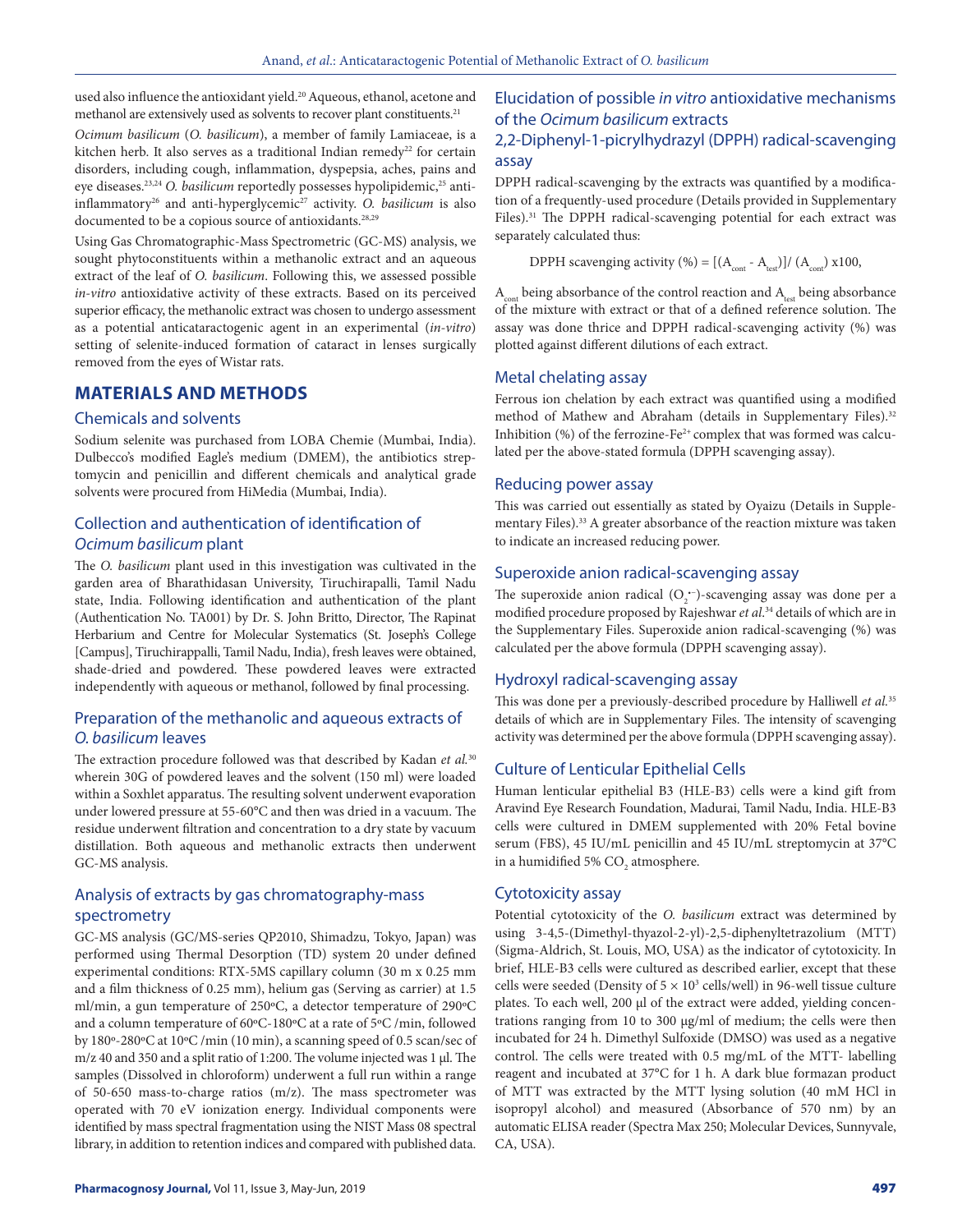### Assessment of the potential of *O. basilicum* leaf methanolic extract to prevent cataract formation *in vitro*  in lenses surgically removed from eyes of Wistar rats

### Removal of lenses from eyes of Wistar rats and culture in DMEM

All experiments and animal handling in this investigation conformed to Institutional guidelines (Institutional Ethical Committee approval Reference No.: BDU/IAEC/2017/NE/ 30/21.03.2017) and to the principles of the *Association for Research in Vision and Ophthalmology Statement for the use of Animals in Research*. Wistar rats (*Rattus norvegicus*; 75-90 g) were first anesthetized using diethyl ether and then underwent sacrifice by cervical dislocation. The lens of each eye was dissected out carefully and then incubated at 37ºC in 3 ml of DMEM (supplemented with fetal bovine serum [10%] and sodium bicarbonate [0.9 g/L]) in a 12-well Falcon plastic culture plate placed within an incubator with an atmosphere of 95% air and 5%  $CO_2$ . Streptomycin (60 μg/ml) and penicillin (60 μg/ml) were also added to avoid microbial contamination. After incubation for 2 h, any opaque lenses were removed from the set-up; only lenses exhibiting complete transparency were chosen for subsequent experimental studies. The selected lenses were placed in DMEM and were assigned to 3 groups:

- 1. In Group I ( $n = 8$ ), lenses were kept in DMEM alone (Normal control).
- 2. In Group II ( $n = 8$ ), lenses were kept in DMEM that contained only sodium selenite (100 µM selenite/ml DMEM) (Selenite-exposed but untreated).
- 3. In Group III ( $n = 8$ ), lenses were kept in DMEM that contained sodium selenite (100  $\mu$ M selenite/ml DMEM) as well as the (methanolic) extract of *O. basilicum* leaves (200 µg/ml DMEM) (Seleniteexposed and *O. basilicum* extract-treated).

#### Morphological evaluation of lenticular opacification

All lenses underwent gross examination, with dark grid lines serving as a backdrop. A dissecting microscope was used for magnification. The grades of opacification were:

- a) 0: no opacity seen (Grid lines were distinctly visible).
- b) +: slight opacity seen (Minimal haziness obscuring grid lines, which were still visible).
- c) ++: diffuse opacification of almost the full lens (Moderate haziness obscuring grid lines, which were faintly visible).
- d) +++: marked opacification of the full lens (Total haziness obscuring grid lines, which were not visualized at all).

#### Preparation of lenticular homogenate

Lenses underwent homogenization in 10-fold their mass of phosphate buffer (50 mM, pH 7.2), followed by centrifugation (12,000  $\times$  g) for 15 min at 4ºC. The supernatant yielded was separated and processed for biochemical analysis. The concentration of protein in each sample was measured per the procedure formulated by Lowry *et al.* with bovine serum albumin serving as a standard.<sup>36</sup>

### Quantitative measurement of concentrations of reduced glutathione (GSH) and malondialdehyde (MDA) GSH

GSH content (Micromoles/g tissue) in lenticular homogenate was measured by a procedure described by Moron *et al.* (Procedure in Supplementary Files).<sup>37</sup>

### Lipid peroxidation

The lenticular concentration of MDA, a measure of lipid peroxidation was assayed following the method described by Ohkawa *et al.* (Procedure in Supplementary Files).<sup>38</sup>

### Statistical analysis

The values are documented as mean  $\pm$  the standard deviation of multiple readings. The statistical significance of differences between groups was calculated by One-Way Analysis of Variance (ANOVA) using Statistical Package for Social Sciences (SPSS) software package for Windows, version 21, IBM Corporation, New York, USA. Where one-way ANOVA yielded significant results, post-hoc testing was performed for inter-group comparisons using the least significant difference test. The chi-square test with Yates' correction (GraphPad Prism [Version 6], GraphPad Software Inc., San Diego, California, USA) was used wherever appropriate. Values of *P*<0.05 were deemed statistically significant (Highlighted by distinct symbols in tables and figures).

### **RESULTS**

Phytoconstituents present in the methanolic extract and the aqueous extract of leaves of the *O. basilicum* plant were located and analysed. The antioxidative potency of the extracts was also assayed.

### GC–MS analysis for phytochemicals in aqueous and methanolic extracts of *O. basilicum* leaves

Several phytochemicals with bioactivity (Percentage peaks expressed with their retention indices shown in Figures 1a and 1b), which probably



**Figure 1:** Gas chromatography-mass spectrometry chromatogram. (a) Gas chromatography-mass spectrometry chromatogram of the aqueous extract of leaves of *Ocimum basilicum*.

(b) Gas chromatography-mass spectrometry chromatogram of the methanolic extract of leaves of *Ocimum basilicum*.

\*Peaks indicate the area percentage of identified phytoconstituents in the extracts of *Ocimum basilicum*.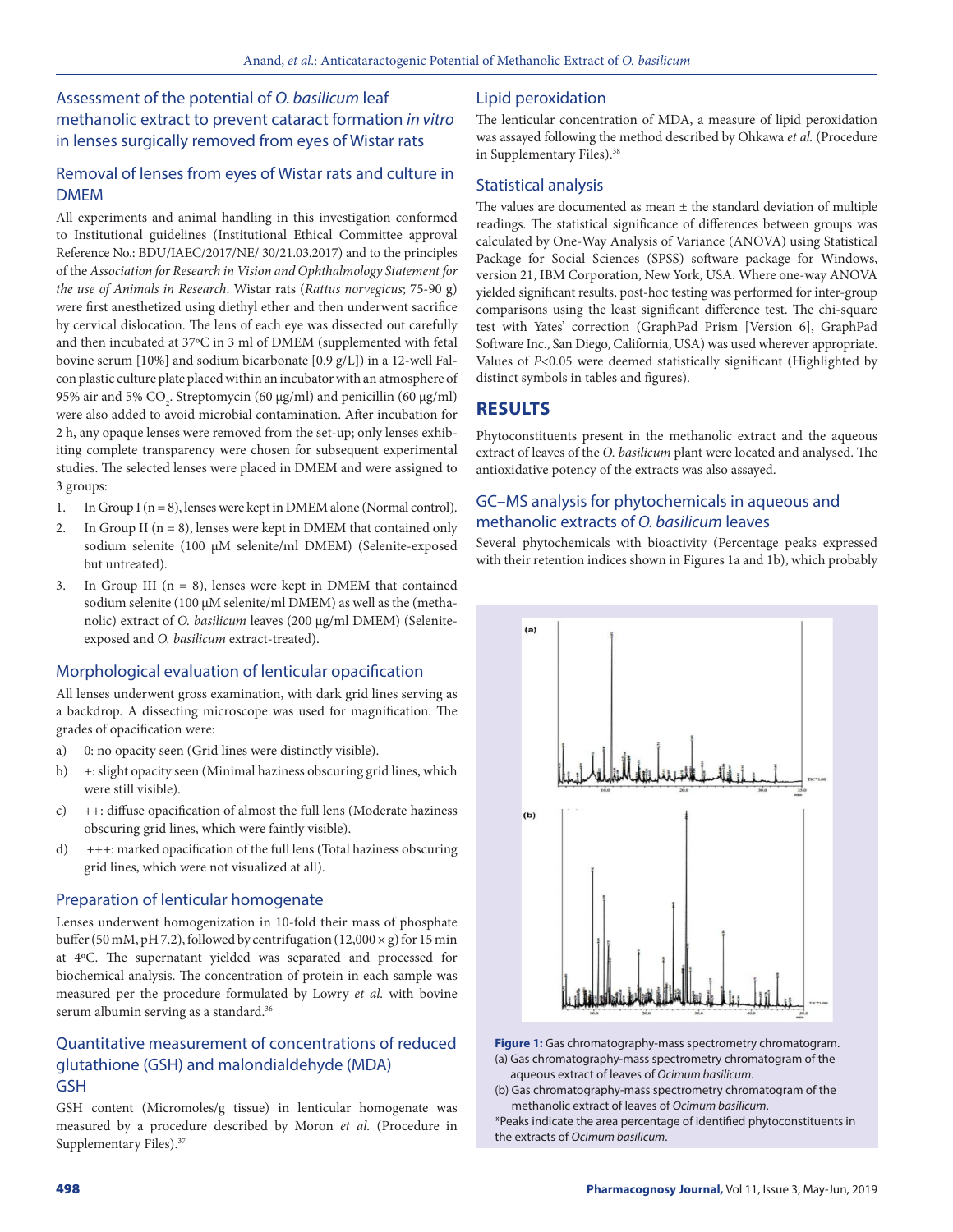rendered the extracts bioactive, were located and compared with those reported from different medicinal plants (Supplementary data- Tables 1 and 2). By GC-MS analysis, the aqueous extract revealed 47 constituents, of which 19 are documented as biologically-active compounds and 5 are reportedly antioxidants (Supplementary data- Table 1); in the methanolic extract, 89 constituents were present, of which 40 are documented as biologically-active compounds and 19 are reportedly antioxidants (Supplementary data- Table 2). n-hexadecanoic acid (8.10 %), eugenol (4.89 %) and estragole (3.68 %) in the methanolic extract and 2-furanmethanol (2.31 %) in aqueous extract have been designated as major antioxidant components.

### *In vitro* antioxidative potency of extracts of *O. basilicum* leaves

#### Scavenging of DPPH radicals by the extracts

Potential free radical-scavenging by the extracts was assayed by the DPPH method and data generated were compared to results with ascorbic acid standard (Figure 2a). Both extracts and also ascorbic acid, showed significant dose-dependent inhibition of DPPH radicals. However, radical-scavenging by these extracts was inferior to that by ascorbic acid (Figure 2a). Interestingly, 100 µg/ml concentrations of the aqueous and methanolic extracts exhibited radical-scavenging of 77.85 % and 80.43 %, respectively (*P*<0.05) (Figure 2a).

#### Metal chelating activity of the extract

The ferrous ion-chelating potential of both extracts was compared with that of ascorbic acid (Figure 3a); the methanolic extract, in a concentration of 100 µg/ml, showed a significantly higher chelating percentage (82.84 %) than that (72.33 %) shown by 100 µg/ml of the aqueous extract, irrespective of the ferrous ion concentration (Figure 3a).

#### Reducing power of the extracts

The reducing power of the *O. basilicum* extracts was contrasted with that of ascorbic acid (Figure 3b); the methanolic extract displayed a reducing power that was superior to that of the aqueous extract and this was found to rise with increasing extract concentrations.

### Potential of the extracts to scavenge superoxide anionradicals

Even low concentrations (50 µg/ml) of the *O. basilicum* extracts, showed marked scavenging of superoxide anion radicals (Figure 2b), with the intensity of scavenging by the methanolic extract (81.25 %) exceeding that shown by the aqueous extract (71.52 %) (Figure 2b).

#### Scavenging of hydroxyl radicals by extracts

Inhibition of hydroxyl radical-mediated deoxyribose damage by the *O. basilicum* extracts was evaluated utilizing the iron (II)-dependent DNA damage assay (Figure 2c). Hydroxyl radical-scavenging activities of 65.5 % (Methanolic extract 50 µg/ml) and 76.35 % (aqueous extract 50 µg/ml) were noted (Figure 2c); ascorbic acid, which effectively inhibits hydroxyl radicals, showed 81.39 % scavenging effect (Significantly superior to both extracts) (Figure 2c).

In contrast to the aqueous extract, the methanolic extract possessed a greater number of phytochemicals that have been reported to show antioxidant activity (Supplementary data- Tables 1 and 2) and exhibited superior scavenging of various radicals (DPPH, superoxide anion, hydroxyl) and a greater intensity of ferrous ion-chelating activity. Hence, the methanolic extract alone underwent further assessment for its *in-vitro* anticataractogenic potency in rat lenses.



**Figure 2:** Differential scavenging effects of ascorbic acid (Control) and of an aqueous extract and a methanolic extract of leaves of *Ocimum basilicum* on radicals.

a) Differential scavenging effects on 2, 2-diphenyl-1-picrylhydrazyl (DPPH) radicals; b) Differential scavenging effects on superoxide anion radicals; c) Differential scavenging effects on hydroxyl-anion radicals.

#### Statistical Analysis

Each value is expressed as mean  $\pm$  standard deviation of six determinations. One-way analysis of variance [ANOVA] with post hoc testing (Least significant difference).

<sup>a</sup>Statistically significant difference (*P<*0.05) when compared with ascorbic acid (Control) values.

b Statistically significant difference (*P*<0.05) when compared with methanolic extract values.

#### Cytotoxicity of the methanolic extract of *O. basilicum*

In the present investigation, the potential cytotoxicity of the methanolic extract of *O. basilicum* was tested on HLE-B3 cells (Figure 4a), employing MTT assay. As illustrated in Figure 4b, HLE-B3 cells were exposed to varying concentrations of the extract (10 – 300 μg/mL) for 24 h. The methanolic extract exhibited negligible cytotoxicity, with an  $IC_{50}$  value of 127 μg/mL at the end of the 24 h exposure period. There was a decrease in the viability of cells only when exposed to concentrations greater than 300 μg/mL of the extract.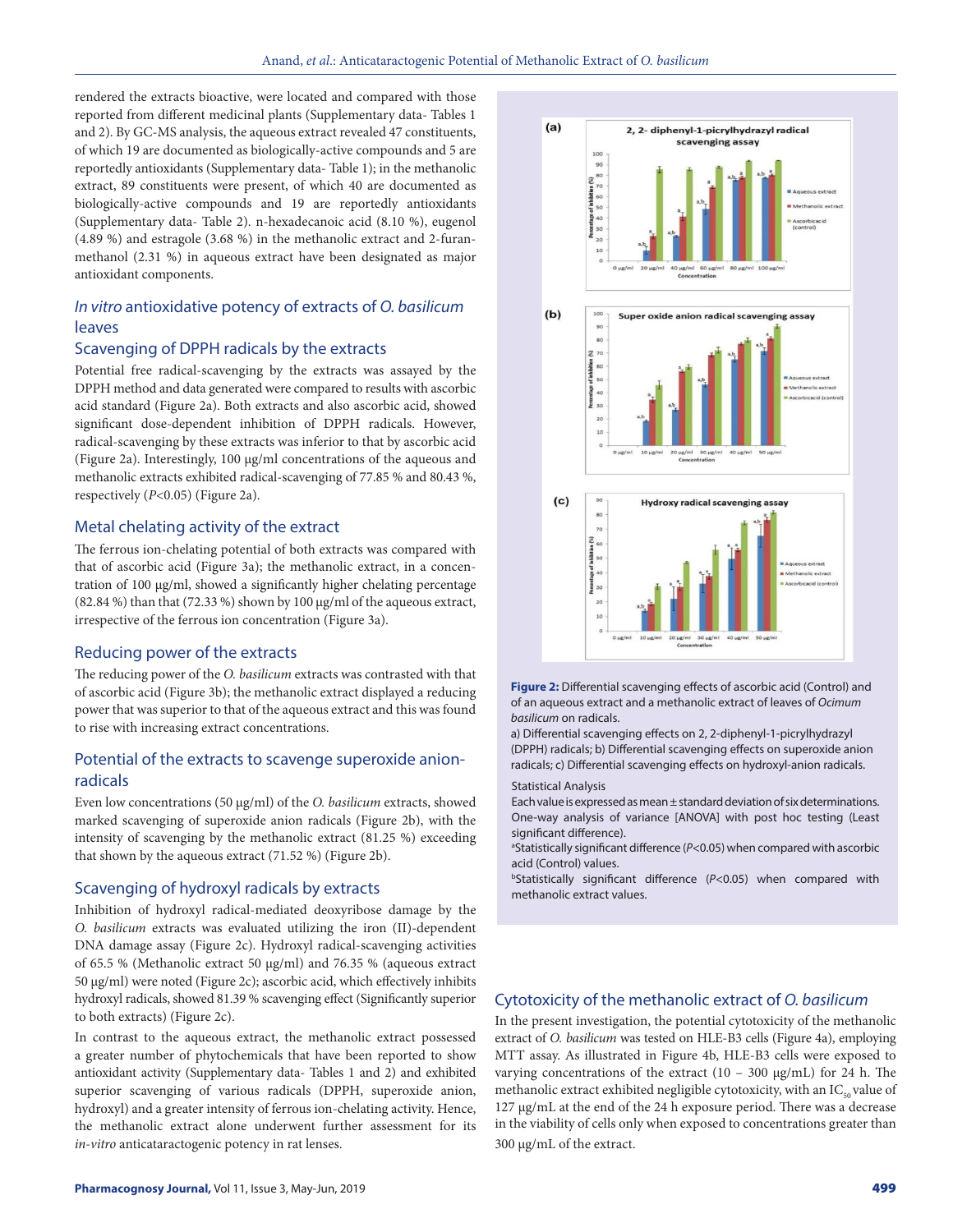### The potential of the *O. basilicum* leaf methanolic extract to prevent cataract formation in cultured lenses surgically removed from Wistar rat eyes

#### Gross morphology of the cultured lenses

Even after incubation in DMEM alone for 24 h, all 8 (100%) control lenses did not reveal any opacity (Grade 0 opacification). In contrast, after 24 h incubation, all eight (100%) Group II lenses (incubated in DMEM containing sodium selenite) showed marked opacity formation (Grade +++). Interestingly, after 24 h incubation, only one (12.5 %) of eight Group III lenses (which were incubated in DMEM containing sodium selenite and the methanolic extract added simultaneously), showed Grade + opacification, while the other seven (87.5%) showed Grade 0 (no) opacification (Table 1, Figure 5).

#### Quantitation of mean levels of GSH and MDA

The mean lenticular level of GSH in the group of lenses exposed to sodium selenite but not treated, was significantly less than the mean lenticular GSH level in control (Normal) lenses (Table 2). The mean lenticular level of GSH in the group of lenses exposed to selenite and treated with the extract was significantly higher than the mean lenticular GSH level in the untreated group but did not differ significantly compared to mean lenticular level of GSH in the normal control group (Table 2).

Although the mean lenticular MDA concentration in the selenite-exposed, untreated group was significantly greater than the mean lenticular MDA concentrations in the normal control lenses and the selenite-exposed, extract-treated lenses (Table 2), the mean MDA level in extract-treated lenses did not differ significantly from the mean MDA level in control (Normal) group of lenses (Table 2).

### **DISCUSSION**

Exposure to excessive oxidative stress reportedly leads to lenticular opacification.39 Antioxidants may prevent or impede evolution of diseases arising from oxidative stress by raising levels of endogenous antioxidant defences.40 Possibly, antioxidative treatment may effectively prevent cataracts and other oxidative stress-related complications. However, different clinical studies have yielded inconsistent results. *Ocimum basilicum*, commonly called the basil plant, finds application in Unani and Ayurveda medications. Although *O. basilicum* possesses antioxidant potential, this plant has yet to be screened to detect phytochemicals with antioxidative potency. A plant's medicinal property depends on its phytoconstituents and associated secondary metabolites.<sup>41</sup> We tried to detect phytoconstituents in aqueous (Figure 1a) and methanolic (Figure 1b) extracts of leaves of *O. basilicum*. While the two extracts exhibited many phytoconstituents, GC-MS analysis suggested that the methanolic extract possessed a greater number of antioxidant compounds than that possessed by the aqueous extract (Supplementary data- Table 1 and 2).

The major constituent detected in the extract, namely n-hexadecanoic acid (Area percentage 8.1 %) (Supplementary data-Table 2), has previously been observed in an extract of *Pistia stratiotes* leaf<sup>42</sup> and in *Neolamarckia cadamba*43 leaves is reportedly endowed with antioxidant and antiinflammatory properties.44 Eugenol (4.89%), an additional major constituent (Supplementary data-Table 2), is documented to exhibit antioxidant properties and to reduce free-radical generation within an *in-vitro* experimental system.45 Devendran and Balasubramanian have also reported that an extract of *Ocimum sanctum* had eugenol as a major constituent.46 Yet another major constituent, estragole (3.68 %) (Supplementary data- Table 2), which was found in an extract of *Artemisia dracunculus*47 is reportedly endowed with antioxidant potential.



**Figure 4:** Cytotoxicity of *Ocimum basilicum* extract determined by reduction of tetrazolium salt 3-(4,5-(dimethyl-thyazol-2-yl)-2,5-diphenyltetrazolium (MTT). (a) Cultured human lens epithelial cells (HLE-B3). (b) Graph representing various concentrations of extract and their corresponding percentage cell viability.

| Table 1: Grading of lenticular opacification in Wistar rat lenses incubated |
|-----------------------------------------------------------------------------|
| for 24 h in Dulbecco's modified Eagle's medium (DMEM).                      |

| <b>Groups</b><br>of lenses<br>(Incubated in<br>DMEM)* | <b>Total</b><br>number of<br>lenses | <b>Grades of</b><br>opacification** | <b>Number of lenses</b><br>with different<br>grades of lenticular<br>opacification |
|-------------------------------------------------------|-------------------------------------|-------------------------------------|------------------------------------------------------------------------------------|
| Group I                                               | 8                                   | $\Omega$                            | all 8                                                                              |
| Group II                                              | 8                                   | $+++$                               | all 8                                                                              |
| Group III                                             | 8                                   | $\Omega$                            | 7 of 8                                                                             |
|                                                       |                                     | $^{+}$                              | $1$ of $8$                                                                         |

#### **\*Groups of Lenses**

(1) Group I (n = 8) comprising normal lenses incubated in DMEM alone (Control).

(2) Group II ( $n = 8$ ) comprising lenses incubated in DMEM containing sodium selenite only (100 µM selenite/ml DMEM) (Selenite-exposed, untreated).

(3) Group III  $(n = 8)$  comprising lenses incubated in DMEM containing sodium selenite (100 µM selenite/ml DMEM) and the methanolic extract of *Ocimum basilicum* leaves (200 µg/ml DMEM) (Selenite-exposed, *O. basilicum* extracttreated).

#### **\*\*Grades of Opacification**

 $0 =$  absence of opacification (Gridlines clearly visible);

+ = presence of a slight degree of opacification (Minimal clouding of gridlines [Gridlines still visible]).

++ = presence of diffuse opacification involving almost the entire lens (Moderate clouding of gridlines [gridlines faintly visible]).

+++ = presence of extensive thick opacification involving the entire lens (Total clouding of gridlines [Gridlines not seen at all]).

#### Statistical Analysis

Lenticular opacification in Group II vs. that in Group I and in Group III; Yates' chi-square  $(\chi^2)$  test [Degree of freedom = 2] = 9.54;  $p < 0.05$ .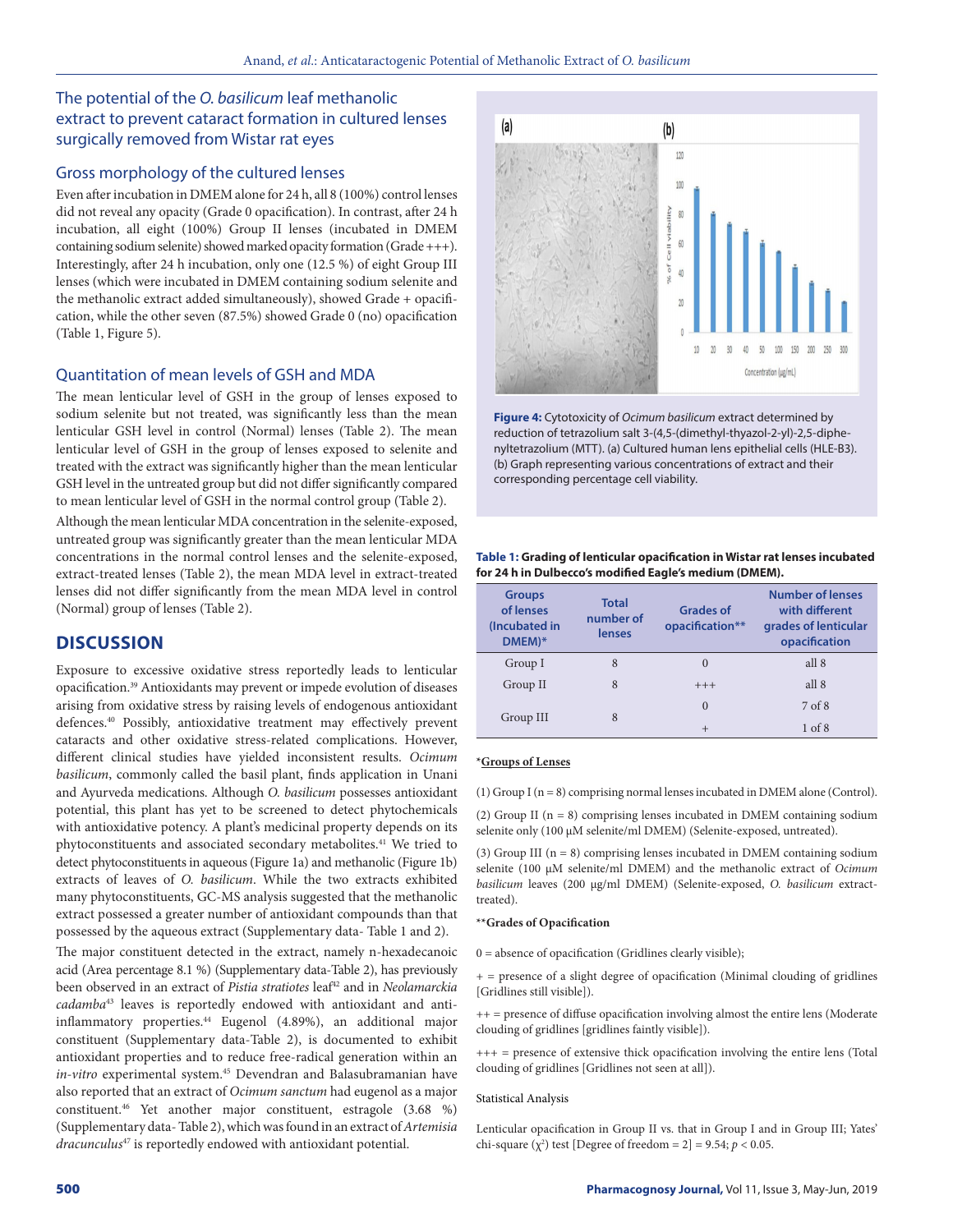

**Figure 5:** Morphological assessment of lenticular opacification in Wistar rat lenses incubated for 24 h in Dulbecco's modified Eagle's medium.

a) **Group I:** Lenses incubated in Dulbecco's modified Eagle's medium (DMEM) alone (Normal control). Grade 0 opacification present (No opacification).

b) **Group II:** Lenses incubated in DMEM containing sodium selenite only (100 µM selenite/ml of DMEM) (Selenite-exposed, untreated). Grade 3 opacification present.

c) **Group III:** Lenses incubated in DMEM containing sodium selenite (100 µM selenite/ml DMEM) and the methanolic extract of *Ocimum basilicum* leaves (200 µg/ml DMEM) (Selenite- challenged, *O. basilicum* extract-treated). Grade 1 opacification present.

**Table 2: Mean levels of reduced glutathione and of malondialdehyde in Wistar rat lenses incubated for 24 h in Dulbecco's modified Eagle's medium (DMEM).**

| <b>Component analysed (unit)</b>             | Mean values in lenses * |                              |                          |  |
|----------------------------------------------|-------------------------|------------------------------|--------------------------|--|
|                                              | Group I                 | <b>Group II</b>              | <b>Group III</b>         |  |
| Reduced glutathione<br>$(\mu$ mol/gm tissue) | $7.09 \pm 0.18$         | $5.07 \pm 0.29$ <sup>a</sup> | $6.61 \pm 0.44^b$        |  |
| Malondialdehyde<br>(nmol/gm tissue)          | $14.98 + 4.92$          | $23.87 + 1.89^{\circ}$       | $17.21 \pm 1.95^{\circ}$ |  |

#### **\*Groups of Lenses**

(1) Group I (n = 8) comprising normal lenses incubated in DMEM alone (Control).

(2) Group II (n = 8) comprising lenses incubated in DMEM containing sodium selenite only (100 µM selenite/ml DMEM) (Selenite-exposed, untreated).

(3) Group III ( $n = 8$ ) comprising lenses incubated in DMEM containing sodium selenite (100 µM selenite/ml DMEM) and the methanolic extract of *Ocimum basilicum* leaves (200 µg/ml DMEM) (Selenite-exposed *O. basilicum* extract-treated). Statistical Analysis

Values represent mean ± standard deviation of six determinations; One-way analysis of variance with post-hoc test [Least significant difference].

a Statistically significant difference (*P*<0.05) when compared with group I or group III values.

b Statistically significant difference (*P*<0.05) when compared with group II values.

The biological activities of phytoconstituents are possibly linked to their antioxidant characteristics.48 The DPPH radical is not affected by metals and enzyme inhibition, since it has an unpaired electron, which exhibits a potent absorption maximum at 517 nm in visible spectroscopy.31,49 We noted good DPPH radical-scavenging potency in both extracts (Figure 3), although the methanolic extract appeared to be more effective than the aqueous extract in this characteristic (Figure 2a).

In the metal-chelating assay, an antioxidant reduces a Fe (III) salt through an electron transfer mechanism. Transition metals, including copper and iron, heighten oxidative stress. The chelation of metal ions can decrease their activity, thereby reducing generation of ROS.<sup>50</sup> In our





**Figure 3:** Differential Chelating Effects and Reducing Power of Ascorbic Acid (Control) and of an Aqueous Extract and a Methanolic Extract of Leaves of *Ocimum basilicum*.

a) Differential chelating effects on ferrous ions; b) Differential reducing power of *Ocimum basilicum*.

Statistical Analysis

Each value is expressed as mean  $\pm$  standard deviation of six determinations.

One-way analysis of variance [ANOVA] with post hoc testing (Least significant difference).

<sup>a</sup>Statistically significant difference (P<0.05) when compared with ascorbic

acid (Control) values.

b Statistically significant difference (*P*<0.05) when compared with methanolic extract values.

experiments, the *O. basilicum* methanolic extract appeared to be more potent than the aqueous extract in chelating iron (Figure 3a). The reducing power of a compound may point to its antioxidative potential.<sup>51</sup> We noted that the reducing power exhibited by both extracts progressively rose proportionate to increasing concentrations of the extracts (Figure 3b). The higher reducing power of the *O. basilicum* methanolic extract, compared to the aqueous extract, possibly arose from its greater hydrogendonating capacity.

Superoxide anion (O2−•), which represents the end product of a oneelectron reduction of oxygen, exhibits toxicity to cellular components, as a consequence of being a precursor of most ROS as well as a mediator in oxidative chain reactions.<sup>52</sup> Our observations point to the methanolic extract being superior to the aqueous extract in scavenging superoxide anions (Figure 2b). The hydroxyl radical is the most reactive oxygencentered species and may severely damage adjacent biomolecules.53 The hydroxyl radical-scavenging assay was used to demonstrate the potency of the extracts versus that of an ascorbic acid standard in inhibiting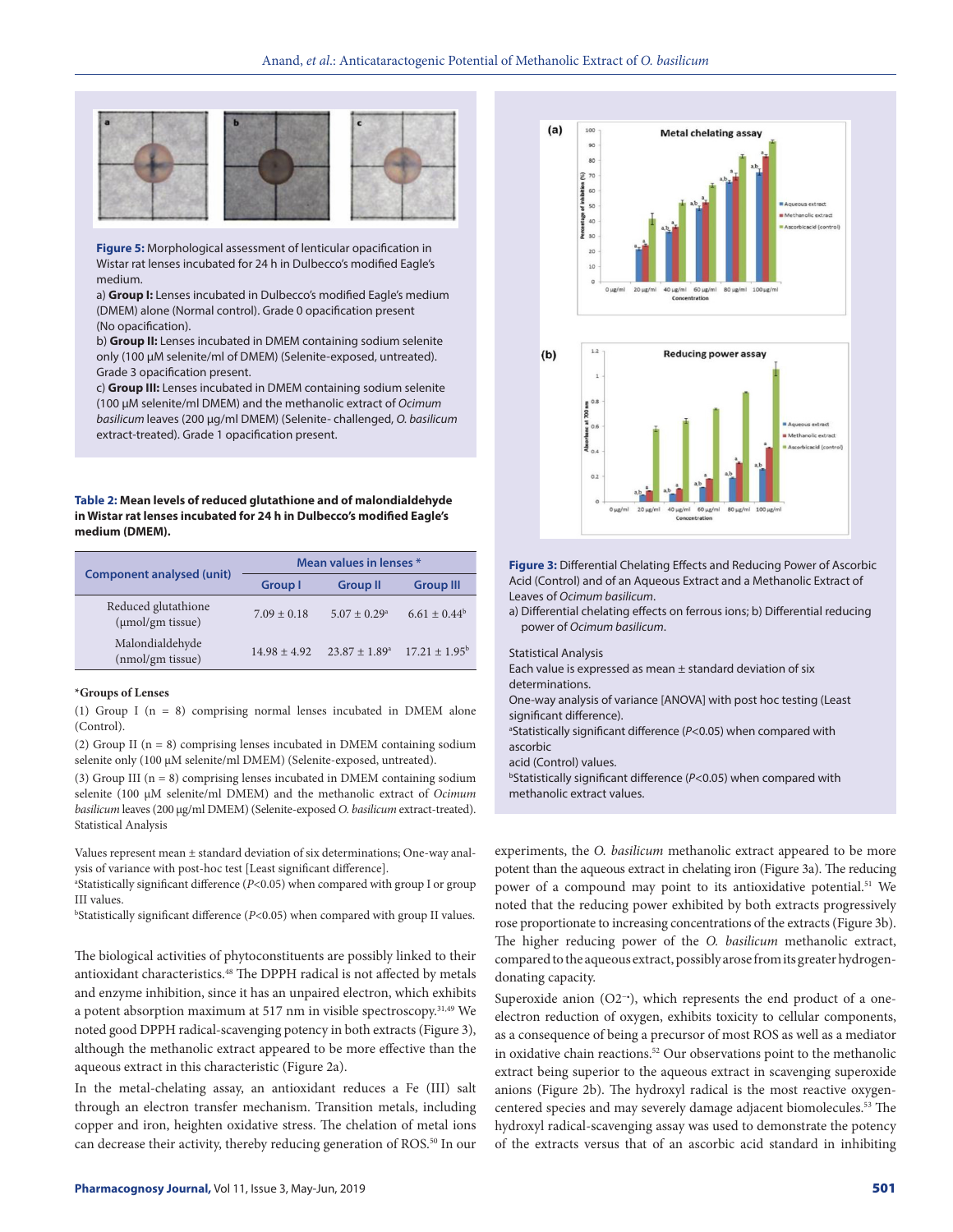hydroxyl radical-mediated deoxyribose degradation in a Fe<sup>3+</sup>-EDTA ascorbic acid and  $\mathrm{H}_2\mathrm{O}_2$  reaction mixture (Figure 2c). Our data suggest that the methanolic extract is more potent than the aqueous extract in scavenging hydroxyl radicals (Figure 2c).

Similar antioxidative potency has been noted in other plants, including *Leucas indica*, <sup>54</sup> *Phyllanthus sacidus*55 and *Azima tetracantha*. 56 Previous reports point to positive associations between supplementation with antioxidative compounds and decreased frequency of occurrence and progression of senile cataracts in human<sup>57</sup> and in selenite cataracts in experimental animals.<sup>58</sup> This finding prompted us to test the possible efficacy of the methanolic extract in preventing lenticular opacity in selenite challenged rat lenses.

HLE-B3 cells were exposed to varying concentrations of the methanolic extract (10 – 300 μg/mL) for 24 h (Figure 4b). The methanolic extract exhibited negligible cytotoxicity, with an  $IC_{50}$  value of 127 µg/mL at the end of the 24 h exposure period. There was a decrease in the viability of cells only when exposed to concentrations greater than 300 μg/mL of the extract. The result suggests that the methanolic extract of *O. basilicum*, is not toxic to HLE-B3 cells, thereby ensuring potential application for preventing/retarding cataractogenesis in humans.

As GC-MS analysis yielded a greater number of antioxidant constituents in the methanolic extract, this extract alone was tested for anticataractogenic potential. Gross morphological examination of cultured lenses revealed intense (Grade  $++$ ) opacification in all eight (100%) lenses that had been exposed to sodium selenite but not treated. In contrast, seven (87.5%) of the eight selenite-exposed, *O. basilicum* methanolic extracttreated lenses (Group III) showed no opacity at all (Grade 0 opacification) after 24 h incubation, whereas one single lens (12.5%) manifested minimal opacification (Grade +; Table 1, Figure 5). Thus, the methanolic extract of *O. basilicum* apparently prevented cataract formation in lenses that had been exposed to sodium selenite. Several antioxidant-rich herbal extracts, such as those of *Aralia elata,*<sup>59</sup> *Emblica officinalis*60 and of *Vaccinium corymbosum,*61 also exhibit anticataractogenic potential.

In order to gauge the intensity of oxidative stress among the experimental groups of rat lenses, the level of GSH, that serves as a significant first line of defence versus oxidative stress, was assayed. The concentration of MDA, which is often used as a marker of oxidative damage to lipids, was also determined. GSH, an essential tripeptide thiol, is a crucial intracellular and extracellular antioxidant that shields cells against oxidative stress-induced damage.<sup>62</sup> A decreased cellular GSH concentration may affect GSH-dependent enzymes, including glutathione peroxidase, glutathione reductase, glutathione S-transferase and glucose-6-phosphate dehydrogenase, leading to further oxidative damage.<sup>63</sup> Treatment of the selenite- challenged lenses with the *O. basilicum* extract apparently prevented reduction of lenticular GSH levels, therein possibly contributing to maintenance of lenticular transparency. MDA is, an important aldehyde resulting from membrane lipid peroxidation.<sup>38</sup> In the present investigation, disruption of membrane lipids was a possible reason for the observed increase in MDA levels in the lenses exposed to selenite but untreated (Group II), in contrast to MDA levels in control (normal) lenses (Group I); this elevated MDA level possibly contributed to severe oxidative damage and lenticular opacification. The observed lowering of the MDA level in *O. basilicum* extract-treated group of lenses (Group III) suggests that the extract nullified disruption of membrane lipids, thereby preventing opacification of lens.

#### **CONCLUSION**

A methanolic extract of *O. basilicum* has potent antioxidant activity by virtue of its scavenging actions on DPPH, hydroxyl and superoxide radicals, its reducing power on ferric ions and its chelation of ferrous ions. *O. basilicum* also exhibits great potential to prevent cataract formation in

Wistar rat lenses by reducing the intensity of lipid peroxidation and by enhancing the level of GSH, possibly due to its antioxidant activity. The antioxidant principles identified within the plant extract, such as n-hexadecanoic acid, eugenol and estragole and 2-furanmethanol, all possibly contributed to the observed effects. These experimental results suggest that a methanolic extract of *O. basilicum* can prevent selenite-induced cataract formation *in-vitro*; further studies are needed to evaluate possible application in the clinical setting.

### **APPENDIX A**

Supplementary data.

### **ACKNOWLEDGEMENT**

Financial support rendered by the University Grants Commission-Basic Scientific Research-Faculty Fellowship (UGC-BSR-FF; Grant No. F. 18-1/2011(BSR) dt.07.10.2014) to the corresponding author is gratefully acknowledged. The instrumentation facility provided by Department of Science and Technology–Fund for Improvement of Science and Technology Infrastructure (DST-FIST)-Level-I (stage-II) (Ref. No. SR/FST/ LSI-647/2015(C) Dt.11.08.2016) of the Department of Animal Science, Bharathidasan University, is also acknowledged.

#### **CONFLICT OF INTEREST**

The authors declare that there are no conflicts of interest.

#### **ABBREVIATIONS**

**DMEM:** Dulbecco's modified Eagle's medium; **MDA:** Malondialdehyde; **GSH:** Reduced glutathione; **ROS:** Reactive oxygen species; **GC-MS:** Gas chromatographic-mass spectrometry; **DPPH:** 2,2-Diphenyl-1-picrylhydrazyl; **ANOVA:** One-way analysis of variance; **SPSS:** Statistical Package for Social Sciences.

#### **REFERENCES**

- 1. Pascolini D, Mariotti SP. Global estimates of visual impairment: 2010. British Journal of Ophthalmol. 2012;96(5):614.
- 2. Murthy GVS, Gupta SK, John N, Vashist P. Current status of cataract blindness and Vision 2020: The right to sight initiative in India. Indian J Ophthalmol. 2008;56(6):489-94.
- 3. Choudhary R, Bodakhe SH. Olmesartan, an angiotensin II receptor blocker inhibits the progression of cataract formation in cadmium chloride induced hypertensive albino rats. Life Sci. 2016;167:105-12.
- 4. Liu C, Lan Q, He W, Nie C, Zhang C, Xu T, *et al*. Octa-arginine modified lipid emulsions as a potential ocular delivery system for disulfiram: A study of the corneal permeation, transcorneal mechanism and anti-cataract effect. Colloids Surf B Biointerfaces. 2017;160(Supplement C):305-14.
- 5. Nita M, Grzybowski A. The role of the reactive oxygen species and oxidative stress in the pathomechanism of the age-related ocular diseases and other pathologies of the anterior and posterior eye segments in adults. Oxid Med Cell Longev. 2016.
- 6. Padgaonkar VA, Lin LR, Leverenz VR, Rinke A, Reddy VN, Giblin FJ. Hyperbaric Oxygen *in vivo* Accelerates the Loss of Cytoskeletal Proteins and MIP26 in Guinea Pig Lens Nucleus. Exp Eye Res. 1999;68(4):493-505.
- 7. Johar SRK, Rawal UM, Jain NK, Vasavada AR. Sequential Effects of Ultraviolet Radiation on the Histomorphology, Cell Density and Antioxidative Status of the Lens Epithelium-An *in vivo* Study. Photochem Photobiol. 2003;78(3):306-11.
- 8. Biswas S, Harris F, Dennison S, Singh J, Phoenix DA. Calpains: targets of cataract prevention?. Trends Mol Med. 2004;10(2):78-84.
- 9. Varma SD, Kovtun S, Hegde KR. Role of UV Irradiation and Oxidative Stress in Cataract Formation. Medical Prevention by Nutritional Antioxidants and Metabolic Agonists. Eye Contact Lens. 2011;37(4):233-45.
- 10. Lobo V, Patil A, Phatak A, Chandra N. Free radicals, antioxidants and functional foods: Impact on human health. Pharmacogn Rev. 2010;4(8):118-26.
- 11. Isai M, Elanchezhian R, Sakthivel M, Chinnakkaruppan A, Rajamohan M, Jesudasan CN, *et al*. Anticataractogenic Effect of an Extract of the Oyster Mushroom, *Pleurotus ostreatus*, in an Experimental Animal Model. Curr Eye Res. 2009;34(4):264-73.
- 12. Gupta SK, Srivastava S, Trivedi D, Joshi S, Halder N. *Ocimum sanctum*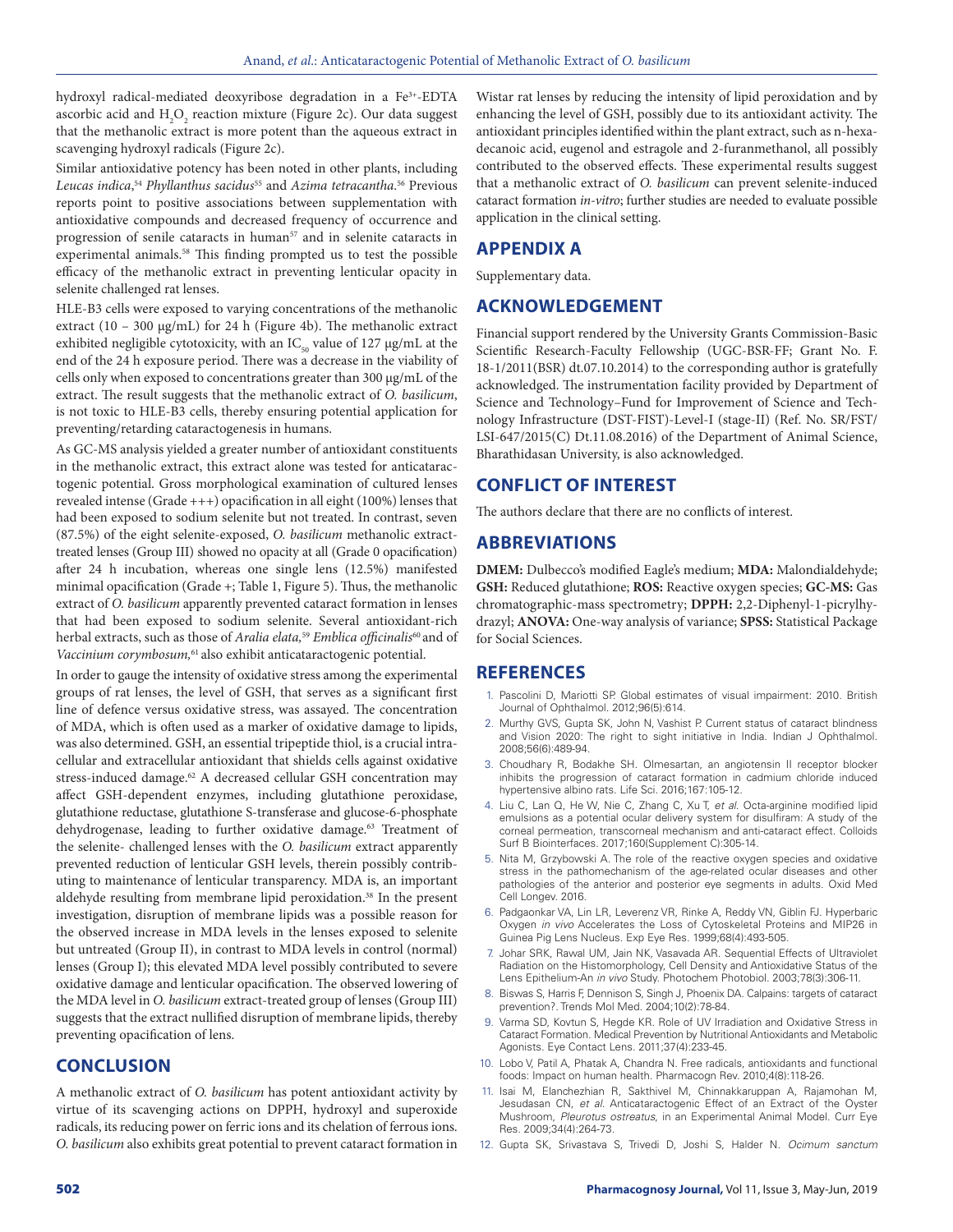Modulates Selenite-Induced Cataractogenic Changes and Prevents Rat Lens Opacification. Curr Eye Res. 2005;30(7):583-91.

- 13. Rooban BN, Lija Y, Biju PG, Sasikala V, Sahasranamam V, Abraham A. *Vitex negundo* attenuates calpain activation and cataractogenesis in selenite models. Exp Eye Res. 2009;88(3):575-82.
- 14. Anitha TS, Annadurai T, Thomas PA, Geraldine P. Prevention of Selenite-Induced Cataractogenesis by an Ethanolic Extract of *Cineraria maritima*: An Experimental Evaluation of the Traditional Eye Medication. Biol Trace Elem Res. 2011;143(1):425-36.
- 15. Gacche RN, Dhole NA. Aldose reductase inhibitory, anti-cataract and antioxidant potential of selected medicinal plants from the Marathwada region, India. Nat Prod Res. 2011;25(7):760-63.
- 16. Anbukkarasi M, Thomas PA, Sheu JR, Geraldine P. *In vitro* antioxidant and anticataractogenic potential of silver nanoparticles biosynthesized using an ethanolic extract of *Tabernaemontana divaricata* leaves. Biomed Pharmacother. 2017;91:467-75.
- 17. Sundararajan M, Thomas PA, Babyshalini K, Geraldine P. Identification of phytoconstituents and *in-vitro* evaluation of the putative anticataractogenic effect of an ethanolic root extract of *Leucas aspera*. Biomed Pharmacother. 2017;85:87-101.
- 18. Houghton PJ. Synergy and polyvalence: paradigms to explain the activity of herbal products. Evaluation of Herbal Medicinal Products. 2009;85-94.
- 19. Mazandarani M, Moghaddam MP, Zolfaghari MR, Ghaemi EA, Bayat H. Effects of solvent type on phenolics and flavonoids content and antioxidant activities in *Onosma dichroanthum* Boiss. J Med Plant Res. 2012;6(28):4481-8.
- 20. Goli AH, Barzegar M, Sahari MA. Antioxidant activity and total phenolic compounds of pistachio (*Pistachia vera*) hull extracts. Food Chem. 2005;92(3):521-5.
- 21. Sun T, Ho CT. Antioxidant activities of buckwheat extracts. Food Chem. 2005;90(4):743-9.
- 22. Tohti I, Tursun M, Umar A, Turdi S, Imin H, Moore N. Aqueous extracts of *Ocimum basilicum* L. (sweet basil) decrease platelet aggregation induced by ADP and thrombin *in vitro* and rats arterio–venous shunt thrombosis *in vivo*. Thromb Res. 2006;118(6):733-9.
- 23. Opalchenova G, Obreshkova D. Comparative studies on the activity of basil an essential oil from *Ocimum basilicum* L. against multidrug resistant clinical isolates of the genera Staphylococcus, Enterococcus and Pseudomonas by using different test methods. J Microbiol Methods. 2003;54(1):105-10.
- 24. Khan I, Ahmad K, Khalil AT, Khan J, Khan YA, Saqib MS, *et al*. Evaluation of antileishmanial, antibacterial and brine shrimp cytotoxic potential of crude methanolic extract of Herb *Ocimum basilicum* (*Lamiacea*). J Tradit Chin Med. 2015;35(3):316-22.
- 25. Harnafi H, Aziz M, Amrani S. Sweet basil (*Ocimum basilicum* L.) improves lipid metabolism in hypercholesterolemic rats. Eur E J Clin Nutr Metab. 2009;4(4):e181-e186.
- 26. Rodrigues LB, Oliveira BPBMA, Cesário FRAS, Ferreira ECF, DeAlbuquerque TR, Martins FMN, *et al*. Anti-inflammatory and antiedematogenic activity of the *Ocimum basilicum* essential oil and its main compound estragole: *in vivo* mouse models. Chem Biol Interact. 2016;257:14-25.
- 27. Chaudhary S, Semwal A, Kumar H, Verma HC, Kumar A. *In-vivo* study for antihyperglycemic potential of aqueous extract of Basil seeds (*Ocimum basilicum* Linn) and its influence on biochemical parameters, serum electrolytes and haematological indices. Biomed Pharmacother. 2016;84:2008-13.
- 28. Srivastava S, Adholeya A, Conlan XA, Cahill DM. Acidic Potassium Permanganate Chemiluminescence for the Determination of Antioxidant Potential in Three Cultivars of *Ocimum basilicum*. Plant Foods Hum Nutr. 2016;71(1):72-80.
- 29. Kavoosi G, Amirghofran Z. Chemical composition, radical scavenging and anti-oxidant capacity of *Ocimum basilicum* essential oil. J Essential Oil Res. 2017;29(2):189-99.
- 30. Kadan S, Saad B, Sasson Y, Zaid H. *In vitro* evaluation of anti-diabetic activity and cytotoxicity of chemically analysed *Ocimum basilicum* extracts. Food Chem. 2016;196:1066-74.
- 31. Brand-Williams W, Cuvelier ME, Berset C. Use of a free radical method to evaluate antioxidant activity. LWT - Food Science and Technology. 1995;28(1):25-30.
- 32. Mathew S, Abraham TE. *In vitro* antioxidant activity and scavenging effects of *Cinnamomum verum* leaf extract assayed by different methodologies. Food Chem Toxicol. 2006;44(2):198-206.
- 33. Oyaizu M. Studies on products of browning reaction: Antioxidative activity of products of browning reaction prepared from glucosamine. Japanese Journal of Nutrition. 1986;44(6):307-15.
- 34. Rajeshwar Y, Senthil KGP, Gupta M, Upal KM. Studies on *in vitro* antioxidant activities of methanol extract of *Mucuna pruriens* (*fabaceae*) seeds. European Bulletin of Drug Research. 2005;13(1):31-9.
- 35. Halliwell B, Gutteridge JMC, Arnoma OL. The deoxyribose method: A simple test tube assay for the determination of rate constant for reaction of hydroxyl radical. Anal Biochem. 1987;165(1):215-9.
- Lowry OH, Rosebrough NJ, Farr AL, Randall RJ. Protein measurement with the Folin phenol reagent. J Biol Chem. 1951;193(1):265-75.
- 37. Moron MS, Depierre JW, Mannervik B. Levels of glutathione, glutathione reductase and glutathione-S-transferase activities in rat lung and liver. Biochimica et Biophysica Acta. 1979;582(1):67-78.
- 38. Ohkawa H, Ohishi N, Yagi K. Assay for lipid peroxides in animal tissues by thiobarbituric acid reaction. Anal Biochem. 1979;95(2):351-8.
- 39. Vinson JA. Oxidative stress in cataracts. Pathophysiology. 2006;13(3):151-62.
- 40. Thébault S. Potential mechanisms behind the antioxidant actions of prolactin in the retina. Exp Eye Res. 2017;160 (Supplement C):56-61.
- 41. Mohammedi Z, Atik F. Impact of solvent extraction type on total polyphenols content and biological activity from *Tamarix aphylla* (L.) karst. Int J Pharma Bio Sci. 2011;2(1):609-15.
- 42. Tyagi T, Agarwal M. Phytochemical screening and GC-MS analysis of bioactive constituents in the ethanolic extract of *Pistia stratiotes* L. and *Eichhornia crassipes* (Mart.) solms. J Pharmacognosy and Phytochemistry 2017;6(1):195-206.
- 43. Zayed MZ, Ahmad FB, Ho W, Pang S. GC-MS analysis of phytochemical constituents in leaf extracts of *Neolamarckia cadamba* (Rubiaceae) from Malaysia. International Journal of Pharmacy and Pharmaceutical Sciences. 2014;6(9):123-7.
- 44. Aparna V, Dileep KV, Mandal PK, Karthe P, Sadasivan C, Haridas M. Anti-inflammatory property of n-hexadecanoic acid: structural evidence and kinetic assessment. Chem Biol Drug Des. 2012;80(3):434-9.
- 45. Nagababu E, Rifkind JM, Boindala S, Nakka L. Assessment of antioxidant activity of eugenol *in vitro* and *in vivo*. Methods Mol Biol. 2010;610:165-80.
- 46. Devendran G, Balasubramanian U. Qualitative phytochemical screening and GC-MS analysis of *Ocimum sanctum* L. leaves. Asian Journal of Plant Science and Research. 2011;1(4):44-8.
- 47. Rajabian A, Khayyat MH, Emami SA, Tayarani-Najaran Z, Oskooie RR, Asili J. Phytochemical evaluation and antioxidant activity of essential oil and aqueous and organic extracts of *Artemisia dracunculus*. Jundishapur J Nat Pharm Prod. 2017;12(1):1-9.
- 48. Zhang YJ, Gan RY, Li S, Zhou Y, Li AN, Xu DP, *et al*. Antioxidant Phytochemicals for the Prevention and Treatment of Chronic Diseases. Molecules. 2015;20(12):21138-56.
- 49. Trombino S, Cassano R, Ferrarelli T, Leta S, Puoci F, Picci N. Preparation, Characterization and Efficacy Evaluation of Synthetic Biocompatible Polymers Linking Natural Antioxidants. Molecules. 2012;17(11):12734-45.
- 50. Lü JM, Lin PH, Yao Q, Chen C. Chemical and molecular mechanisms of antioxidants: experimental approaches and model systems. J Cell Mol Med. 2010;14(4):840-60.
- 51. Hsu B, Coupar IM, Ng K. Antioxidant activity of hot water extract from the fruit of the Doum palm, *Hyphaene thebaica*. Food Chem. 2006;98(2):317-28.
- 52. Turrens JF. Mitochondrial formation of reactive oxygen species. J Physiol. 2003;552(2):335-44.
- 53. Pavithra K, Vadivukkarasi S. Evaluation of free radical scavenging activity of various extracts of leaves from *Kedrostis foetidissima* (Jacq.) Cogn. Food Science and Human Wellness. 2015;4(1):42-6.
- 54. Ramani R, Sudini S, Boddupalli BM, Anisetti RN. Antioxidant, free radical scavenging and *in vitro* cytotoxic studies of ethanolic extract of *Leucas indica* var lavandulifolia and *Leucas indica* var nagalapuramiana. Asian Pac J Trop Biomed. 2012;2(3Supplement):S1637-42.
- 55. Chakraborty R, Biplab D, Devanna N, Sen S. Antiinflammatory, antinociceptive and antioxidant activities of *Phyllanthus acidus* L. extracts. Asian Pac J Trop Biomed. 2012;2(2 Supplement):S953-61.
- 56. Sunil C, Duraipandiyan V, Ignacimuthu S, Al-Dhabi NA. Antioxidant, free radical scavenging and liver protective effects of friedelin isolated from *Azima tetracantha* Lam. leaves. Food Chem. 2013;139(1):860-5.
- 57. Brown L, Rimm EB, Seddon JM, Giovannucci EL, Chasan-Taber L, Spiegelman D, *et al*. A prospective study of carotenoid intake and risk of cataract extraction in US men. Am J Clin Nutr. 1999;70(4):517-24.
- 58. Padmaja S, Raju TN. Antioxidant effect of curcumin in selenium induced cataract of Wistar rats. Indian J Exp Biol. 2004;42:601-3.
- 59. Chung YS, Choi YH, Lee SJ, Choi Sa, Lee Jh, Kim H, *et al*. Water extract of *Aralia elata* prevents cataractogenesis *in vitro* and *in vivo*. J Ethnopharmacol. 2005;101(1):49-54.
- 60. Kavitha NN, Patel K, Gandhi T. Effect of aqueous extract of *Embelica officinalis* on selenite induced cataract in rats. Iran J Pharm Res.2010;9(2):147-52.
- 61. Ferlemi AV, Makri OE, Mermigki PG, Lamari FN, Georgakopoulos CD. Quercetin glycosides and chlorogenic acid in highbush blueberry leaf decoction prevent cataractogenesis *in vivo* and *in vitro*: Investigation of the effect on calpains, antioxidant and metal chelating properties. Exp Eye Res. 2016;145:258-68.
- 62. Rahman I, MacNee W. Lung glutathione and oxidative stress: implications in cigarette smoke-induced airway disease. Am J Physiol Lung Cell Mol Physiol. 1999;277(6):L1067-88.
- 63. Arivazhagan P, Ramanathan K, Panneerselvam C. Effect of DLalpha- lipoic acid on glutathione metabolic enzymes in aged rats. Exp Gerontol. 2001;37:81-7.